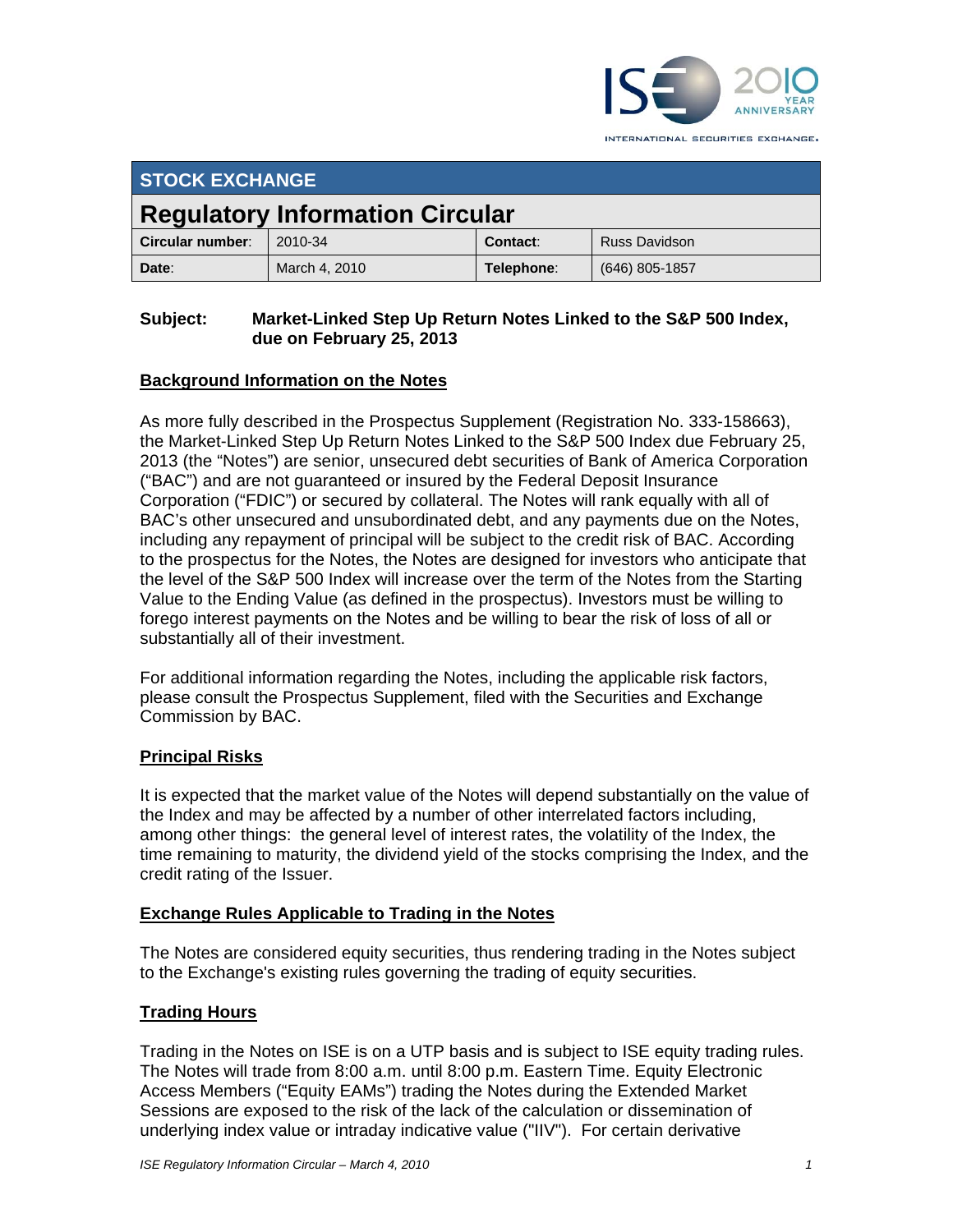

securities products, an updated underlying index value or IIV may not be calculated or publicly disseminated in the Extended Market hours. Since the underlying index value and IIV are not calculated or widely disseminated during Extended Market hours, an investor who is unable to calculate implied values for certain derivative securities products during Extended Market hours may be at a disadvantage to market professionals.

#### **Trading Halts**

ISE will halt trading in the Notes in accordance with ISE Rule 2101(a)(2)(iii). The grounds for a halt under this Rule include a halt by the primary market because it stops trading the Notes and/or a halt because dissemination of the IIV or applicable currency spot price has ceased, or a halt for other regulatory reasons. In addition, ISE will stop trading the Notes if the primary market de-lists the Notes.

#### **Suitability**

Trading in the Notes on ISE will be subject to the provisions of ISE Rule 2123(l). Members recommending transactions in the Notes to customers should make a determination that the recommendation is suitable for the customer. In addition, members must possess sufficient information to satisfy the "know your customer" obligation that is embedded in ISE Rule 2123(l).

Equity EAMs also should review FINRA Notice to Members 03-71 for guidance on trading these products. The Notice reminds members of their obligations to: (1) conduct adequate due diligence to understand the features of the product; (2) perform a reasonable-basis suitability analysis; (3) perform customer-specific suitability analysis in connection with any recommended transactions; (4) provide a balanced disclosure of both the risks and rewards associated with the particular product, especially when selling to retail investors; (5) implement appropriate internal controls; and (6) train registered persons regarding the features, risk and suitability of these products.

**This Regulatory Information Circular is not a statutory Prospectus. Equity EAMs should consult the Trust's Registration Statement, SAI, Prospectus and the Fund's website for relevant information.**